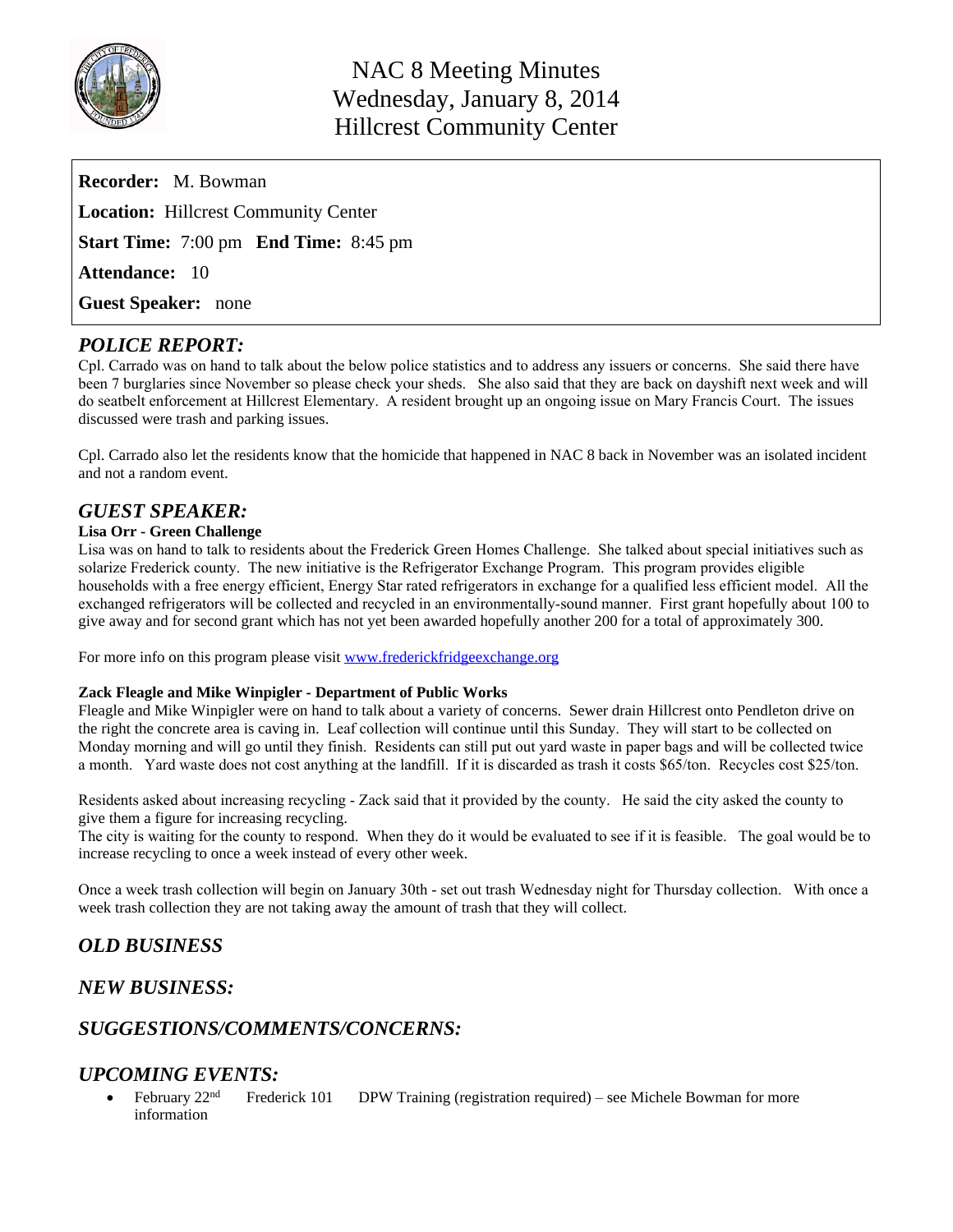# *NAC 8 CONTACT INFORMATION:*

**NAC 8 MEETINGS – 7:00 pm** Hillcrest Community Center, 1150 Orchard Terrace

NAC 8 Contact Susan Churchill susanchur@hotmail.com<br>
NAC 8 Contact Scott Darby sdarby 1601@gmail.com NAC 8 Contact Scott Darby sdarby 1601@gmail.com<br>
NAC 8 Contact Lance English Imenglish@comcast.net NAC 8 Contact Lance English [lmenglish@comcast.net](mailto:lmenglish@comcast.net)<br>NAC 8 Contact Maureen English momenglish@comcast.n NAC 8 Contact Maureen English momenglish @comcast.net<br>NAC 8 Contact Steven Stoyke quemzeee2@aol.com [quemzeee2@aol.com](mailto:quemzeee2@aol.com)

Michele Bowman, Community Outreach/NAC Specialist 301-600-2091 mbowman@frederickmdpolice.org<br>Frederick Police Department Sgt. Tom Tokarz 301-600-1240 ttokarz@frederickmdpolice.org Frederick Police Department Sgt. Tom Tokarz 301-600-1240 ttokarz@frederickmdpolice.org<br>Frederick Police Department Cpl. Rebecca Carrado 301-600-6236 rcarrado@frederickmdpolice.org Frederick Police Department Cpl. Rebecca Carrado 301-600-6236<br>Code Enforcement Dave Beers 301-301-3837

dbeers@cityoffrederick.com

#### **FREDERICK POLICE DEPARTMENT**

**Emergency:** 911 **Non-Emergency:**301-600-2100 **Anonymous Crime Tips** 301-600 TIPS (8477) – phone 240-674-TIPS (8477) - text [fpdcrimetip@frederickmdpolice.org](mailto:fpdcrimetip@frederickmdpolice.org)

| <b>CALL TYPE</b>               |              | Jan                                  | Feb                              | Mar                              | Apr                                | <b>May</b>                        | June                             | July                               | Aug                                | <b>Sept</b>                      | Oct                            | <b>Nov</b>                         | <b>Dec</b>                     |
|--------------------------------|--------------|--------------------------------------|----------------------------------|----------------------------------|------------------------------------|-----------------------------------|----------------------------------|------------------------------------|------------------------------------|----------------------------------|--------------------------------|------------------------------------|--------------------------------|
| <b>Calls For Service</b>       | 2011         | 661                                  | 670                              | 838                              | 721                                | 538                               | 515                              | 750                                | 736                                | 844                              | 777                            | 684                                | 768                            |
|                                | 2012         | 688                                  | 600                              | 698                              | 690                                | 683                               | 726                              | 768                                | 655                                | 580                              | 741                            | 646                                | 778                            |
|                                | 2013         | 662                                  | 672                              | 712                              | 691                                | 707                               | 724                              | 705                                | 727                                | 652                              | 747                            | 724                                | 704                            |
| Beat/Patrol Checks             | 2011         | 83                                   | 54                               | 108                              | 74                                 | 72                                | 46                               | 61                                 | 40                                 | 118                              | 127                            | 70                                 | 125                            |
| (proactive)                    | 2012<br>2013 | 78<br>73                             | 46<br>115                        | 91<br>83                         | 96<br>115                          | 120<br>88                         | 108<br>92                        | 95<br>81                           | 74<br>126                          | 75<br>85                         | 116<br>102                     | 117<br>66                          | 108<br>85                      |
| Traffic Stops (proactive)      | 2011         | 152                                  | 152                              | 156                              | 123                                | 84                                | 66                               | 112                                | 139                                | 158                              | 147                            | 98                                 | 125                            |
|                                | 2012         | 131                                  | 130                              | 153                              | 99                                 | 78                                | 66                               | 70                                 | 68                                 | 61                               | 101                            | 107                                | 131                            |
|                                | 2013         | 125                                  | 185                              | 169                              | 83                                 | 122                               | 80                               | 59                                 | 73                                 | 56                               | 87                             | 117                                | 94                             |
| <b>Calls Minus Above</b>       | 2011<br>2012 | 426<br>557                           | 464<br>470                       | 574<br>545                       | 524<br>591                         | 382<br>605                        | 403<br>660                       | 577<br>603                         | 557<br>513                         | 568<br>444                       | 506<br>524                     | 516<br>422                         | 518<br>539                     |
| (proactive)                    | 2013         | 464                                  | 372                              | 460                              | 493                                | 497                               | 552                              | 565                                | 528                                | 511                              | 558                            | 541                                | 525                            |
| Alarms                         | 2011         | 3                                    | 10                               | 3                                | 14                                 | 6                                 | 9                                | 6                                  | 9                                  | 9                                | 10                             | 5                                  | 6                              |
|                                | 2012         | 18                                   | 17                               | 12                               | 15                                 | 18                                | 21                               | 17                                 | 14                                 | 14                               | 15                             | 10                                 | 31                             |
|                                | 2013<br>2011 | 18<br>$\overline{14}$                | 18<br>$\overline{15}$            | 15<br>$\overline{19}$            | 18<br>$\overline{17}$              | 22<br>$\overline{13}$             | 23<br>$\overline{13}$            | 21<br>$\overline{19}$              | 25<br>$\overline{18}$              | 13<br>$\overline{19}$            | 22<br>$\overline{16}$          | 22<br>$\overline{17}$              | 33<br>$\overline{17}$          |
| <b>Average Calls Per Dav</b>   | 2012         | 15                                   | 14                               | 15                               | 16                                 | 16                                | 18                               | 20                                 | 17                                 | 14                               | 17                             | 14                                 | 17                             |
|                                | 2013         | 15                                   | 12                               | 15                               | 16                                 | 16                                | 18                               | 18                                 | 17                                 | 17                               | 18                             | 17                                 | 16                             |
| 911                            | 2011         | 65                                   | $\overline{52}$                  | 94                               | $\overline{72}$                    | $\overline{52}$                   | $\overline{72}$                  | 79                                 | 85                                 | 77                               | 76                             | 89                                 | 87                             |
|                                | 2012         | 88                                   | 83                               | 93                               | 83                                 | 92                                | 88                               | 106                                | 94                                 | 94                               | 94                             | 58                                 | 103                            |
|                                | 2013<br>2011 | 83<br>62                             | 96<br>$\overline{90}$            | 88<br>96                         | 126<br>$\overline{71}$             | 83<br>$\overline{44}$             | 111<br>52                        | 119<br>98                          | 126<br>$\overline{70}$             | 99<br>$\overline{78}$            | 89<br>$\overline{73}$          | 98<br>$\overline{70}$              | 91<br>84                       |
| Misc. (funerals, Noise, etc.)  | 2012         | 49                                   | 45                               | 51                               | 11                                 | 42                                | 44                               | 57                                 | 50                                 | 27                               | 45                             | 33                                 | 43                             |
|                                | 2013         | 33                                   | 23                               | 59                               | 42                                 | 57                                | 56                               | 47                                 | 47                                 | 51                               | 24                             | 42                                 | 32                             |
| Accident, Personal Injury      | 2011         | $\overline{4}$                       | 1                                |                                  | $\overline{2}$                     | $\mathbf{1}$                      | $\overline{\mathbf{3}}$          | $\overline{4}$                     | $\overline{\mathbf{3}}$            | $\mathbf{1}$                     | $\overline{4}$                 | $\overline{4}$                     | $\overline{4}$                 |
|                                | 2012         | $\mathbf{1}$                         | $\mathbf{1}$                     | $\overline{2}$                   | 3                                  | $\overline{c}$                    | $\overline{4}$                   | $\overline{4}$                     | $\overline{c}$                     | $\mathbf{1}$                     | $\mathbf{1}$                   | $\overline{0}$                     | $\mathbf{2}$                   |
|                                | 2013<br>2011 | $\overline{c}$<br>13                 | $\mathbf{1}$<br>$\overline{4}$   | 5<br>$\overline{11}$             | 3<br>$\overline{14}$               | $\overline{4}$<br>$\overline{11}$ | 1<br>$\overline{8}$              | $\mathbf{1}$<br>$\overline{8}$     | $\mathbf{1}$<br>6                  | 1<br>$\overline{4}$              | 3<br>$\overline{12}$           | $\overline{0}$<br>$\overline{10}$  | $\overline{c}$<br>13           |
| Accident, Property Damage      | 2012         | 6                                    | 10                               | 8                                | 11                                 | 5                                 | 8                                | 13                                 | 8                                  | 6                                | 9                              | 6                                  | 16                             |
|                                | 2013         | 6                                    | 8                                | 8                                | 11                                 | $\,$ 8 $\,$                       | 16                               | 8                                  | 6                                  | 15                               | 6                              | 13                                 | 9                              |
| Accident, Vehicle              | 2011         | 27                                   | $\overline{11}$                  | $\overline{21}$                  | $\overline{21}$                    | 15                                | 15                               | 16                                 | 13                                 | 11                               | 17                             | 21                                 | 24                             |
|                                | 2012         | 23                                   | 24                               | 16                               | 25                                 | 18                                | 26                               | 25                                 | 16                                 | 12                               | 17                             | 18                                 | 27                             |
|                                | 2013<br>2011 | 17<br>$\overline{0}$                 | 16<br>$\mathbf{1}$               | 21<br>$\overline{0}$             | 22<br>$\overline{0}$               | 20<br>$\overline{0}$              | 29<br>$\overline{0}$             | 22<br>$\overline{0}$               | 18<br>$\overline{0}$               | 23<br>$\overline{0}$             | 26<br>$\overline{0}$           | 21<br>$\overline{0}$               | 24<br>$\mathbf{0}$             |
| <b>Alcohol Complaint</b>       | 2012         | $\boldsymbol{0}$                     | $\mathbf{0}$                     | $\boldsymbol{0}$                 | $\mathbf{0}$                       | $\boldsymbol{0}$                  | $\mathbf{0}$                     | $\mathbf{0}$                       | $\boldsymbol{0}$                   | $\boldsymbol{0}$                 | $\mathbf{0}$                   | $\overline{0}$                     | $\boldsymbol{0}$               |
|                                | 2013         | $\boldsymbol{0}$                     | $\boldsymbol{0}$                 | $\boldsymbol{0}$                 | $\boldsymbol{0}$                   | $\boldsymbol{0}$                  | $\boldsymbol{0}$                 | $\boldsymbol{0}$                   | $\boldsymbol{0}$                   | $\boldsymbol{0}$                 | $\boldsymbol{0}$               | $\boldsymbol{0}$                   | $\boldsymbol{0}$               |
| Assault                        | 2011         | $\overline{\mathbf{3}}$              | $\overline{\mathbf{3}}$          | $\overline{4}$                   | $\overline{4}$                     | $\mathbf{1}$                      | $\overline{2}$                   | $\overline{\mathbf{3}}$            | $\overline{\mathbf{3}}$            | 5                                | $\overline{1}$                 | $\overline{\mathbf{3}}$            | $\mathbf{1}$                   |
|                                | 2012<br>2013 | $\overline{4}$<br>$\sqrt{2}$         | $\mathbf{1}$<br>$\overline{4}$   | 3<br>$\overline{4}$              | $\overline{c}$<br>1                | $\overline{4}$<br>3               | $\overline{4}$<br>3              | $\overline{4}$<br>3                | 5<br>9                             | $\tau$<br>8                      | $\overline{4}$<br>$\mathbf{1}$ | 5<br>3                             | $\mathbf{2}$<br>$\mathbf{1}$   |
| Attempt to Locate              | 2011         | $\boldsymbol{0}$                     | $\overline{0}$                   | $\overline{0}$                   | $\overline{0}$                     | $\boldsymbol{0}$                  | $1\,$                            | $\overline{0}$                     | $\,1$                              | $\overline{0}$                   | $\mathbf{1}$                   | $\mathbf{1}$                       | $\boldsymbol{0}$               |
|                                | 2012         | $\mathbf{1}$                         | $\mathbf{0}$                     | $\mathbf{0}$                     | 1                                  | $\mathbf{0}$                      | $\Omega$                         | $\overline{0}$                     | $\sqrt{2}$                         | $\Omega$                         | $\mathbf{0}$                   | $\mathbf{1}$                       | $\mathbf{1}$                   |
|                                | 2013         | $\overline{c}$                       | $\mathbf{0}$                     | $\mathbf{1}$                     | $\mathbf{0}$                       | $\boldsymbol{0}$                  | $\overline{c}$                   | $\overline{0}$                     | $\mathbf{1}$                       | $\mathbf{0}$                     | $\overline{0}$                 | $\boldsymbol{0}$                   | $\mathbf{0}$                   |
| Burglary, B&E in Progress      | 2011         | $\overline{0}$                       | $\overline{0}$                   | $\overline{0}$                   | $\overline{0}$                     | $\overline{0}$                    | $\overline{0}$                   | $\overline{0}$                     | $\overline{0}$                     | $\overline{0}$                   | $\overline{0}$                 | $\overline{0}$                     | $\overline{0}$                 |
|                                | 2012<br>2013 | $\mathbf{0}$<br>$\boldsymbol{0}$     | $\mathbf{0}$<br>$\mathbf{0}$     | $\mathbf{0}$<br>$\boldsymbol{0}$ | $\overline{0}$<br>$\boldsymbol{0}$ | $\mathbf{0}$<br>$\boldsymbol{0}$  | $\overline{0}$<br>$\mathbf{0}$   | $\overline{0}$<br>$\boldsymbol{0}$ | $\mathbf{0}$<br>$\boldsymbol{0}$   | $\mathbf{0}$<br>$\boldsymbol{0}$ | $\overline{0}$<br>$\mathbf{1}$ | $\overline{0}$<br>$\boldsymbol{0}$ | $\mathbf{0}$<br>$\mathbf{1}$   |
| <b>Burglary</b> , Commercial   | 2011         | $\mathbf{0}$                         | $\Omega$                         | $\mathbf{1}$                     | $\mathbf{0}$                       | $\mathbf{0}$                      | $\overline{0}$                   | $\overline{0}$                     | $\mathbf{0}$                       | $\overline{0}$                   | $\mathbf{0}$                   | $\mathbf{0}$                       | $\mathbf{0}$                   |
|                                | 2012         | $\mathbf{0}$                         | 1                                | $\mathbf{0}$                     | $\mathbf{0}$                       | $\mathbf{1}$                      | $\Omega$                         | 1                                  | $\mathbf{0}$                       | $\mathbf{0}$                     | $\mathbf{1}$                   | 1                                  | $\mathbf{0}$                   |
|                                | 2013         | $\boldsymbol{0}$                     | $\mathbf{0}$                     | 1                                | 1                                  | $\mathbf{1}$                      | $\overline{0}$                   | $\overline{0}$                     | $\overline{c}$                     | $\theta$                         | 1                              | $\overline{0}$                     | $\mathbf{0}$                   |
| <b>Burglary</b> , Residential  | 2011         | $\overline{2}$                       | $\overline{2}$<br>$\overline{c}$ | $\mathbf{1}$<br>$\overline{c}$   | 1                                  | $\mathbf{1}$                      | $\overline{3}$                   | $\overline{0}$                     | $\overline{2}$                     | $\overline{4}$<br>3              | $\mathbf{1}$<br>$\mathbf{0}$   | $\overline{4}$                     | $\mathbf{1}$                   |
|                                | 2012<br>2013 | $\boldsymbol{0}$<br>$\boldsymbol{0}$ | $\mathbf{1}$                     | $\mathbf{1}$                     | 3<br>5                             | $\mathbf{1}$<br>3                 | $\overline{c}$<br>$\overline{c}$ | $\mathbf{1}$<br>$\overline{c}$     | $\boldsymbol{0}$<br>3              | $\mathbf{1}$                     | $\mathbf{0}$                   | 3<br>$\overline{c}$                | $\mathbf{1}$<br>$\overline{4}$ |
| <b>Destruction of Property</b> | 2011         | $\overline{5}$                       | $\overline{4}$                   | $\overline{6}$                   | $\overline{7}$                     | $\overline{\mathbf{3}}$           | 5                                | 11                                 | $\overline{9}$                     | $\overline{6}$                   | 12                             | $\overline{5}$                     | $\overline{\mathbf{3}}$        |
|                                | 2012         | 5                                    | $\overline{c}$                   | $\overline{2}$                   | 6                                  | 8                                 | 6                                | 8                                  | $\overline{c}$                     | $\overline{7}$                   | 8                              | $\overline{4}$                     | 6                              |
|                                | 2013         | $\overline{4}$                       | $\overline{4}$                   | 5                                | $\tau$                             | $\overline{4}$                    | 6                                | 12                                 | $\tau$                             | 12                               | $\,$ 8 $\,$                    | 8                                  | 12                             |
| <b>Discharging Firearm</b>     | 2011<br>2012 | $\overline{0}$<br>$\boldsymbol{0}$   | $\overline{0}$<br>$\mathbf{0}$   | $\overline{1}$<br>$\mathbf{0}$   | $\overline{2}$<br>$\mathbf{0}$     | $\overline{0}$<br>$\mathbf{0}$    | $\overline{0}$<br>$\overline{0}$ | $\overline{0}$<br>$\mathbf{0}$     | $\overline{0}$<br>$\boldsymbol{0}$ | $\overline{0}$<br>1              | $\overline{0}$<br>$\mathbf{0}$ | $\overline{0}$<br>$\boldsymbol{0}$ | $\overline{0}$<br>6            |
|                                | 2013         | $\mathbf{0}$                         | $\boldsymbol{0}$                 | $\boldsymbol{0}$                 | $\boldsymbol{0}$                   | $\mathbf{1}$                      | $\mathbf{1}$                     | $\boldsymbol{0}$                   | $\mathbf{1}$                       | $\boldsymbol{0}$                 | $\boldsymbol{0}$               | $\overline{c}$                     | $\boldsymbol{0}$               |
| <b>Disorderly Conduct</b>      | 2011         | $\mathbf{1}$                         | $\overline{0}$                   | $\overline{2}$                   | $\overline{\mathbf{3}}$            | $\overline{2}$                    | $1\,$                            | $\mathbf{1}$                       | $\mathbf{1}$                       | $\overline{\mathbf{3}}$          | $\mathbf{1}$                   | 1                                  | $\mathbf{1}$                   |
|                                | 2012         | 3                                    | $\mathbf{1}$                     | $\mathbf{1}$                     | $\overline{c}$                     | $\overline{c}$                    | $\overline{c}$                   | $\overline{0}$                     | $\overline{c}$                     | $\overline{0}$                   | $\overline{0}$                 | 3                                  | $\mathbf{0}$                   |

January 18th February 12<sup>th</sup> March 12<sup>th</sup> April 9th May 14<sup>th</sup> June 11<sup>th</sup>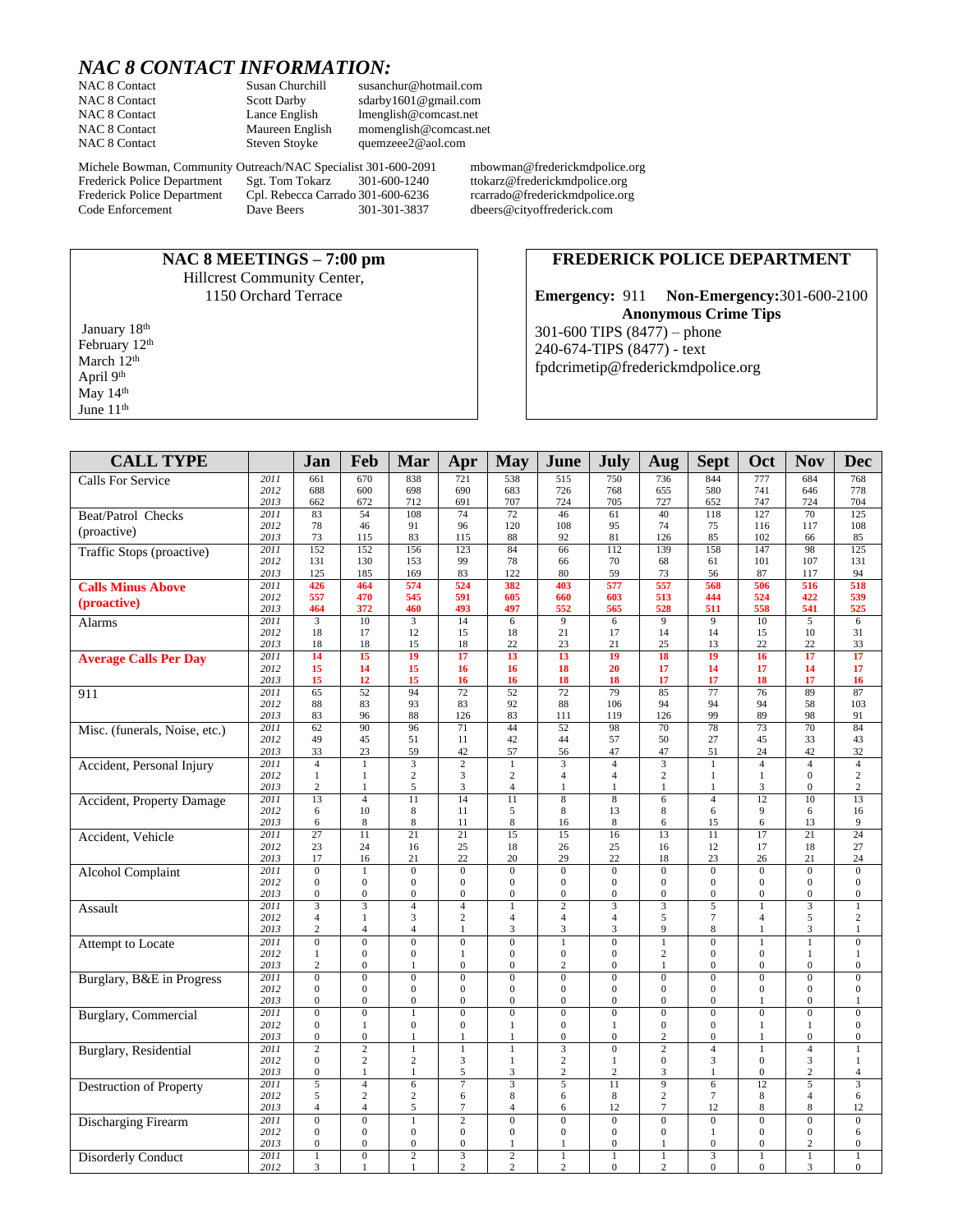| $\overline{2}$<br>2011<br>$\overline{\mathbf{3}}$<br>$\overline{0}$<br>$\overline{\mathbf{3}}$<br>$\overline{1}$<br>$\overline{2}$<br>$\overline{2}$<br>$\overline{2}$<br>$\overline{4}$<br>$\mathbf{1}$<br>$\mathbf{1}$<br>Domestic Assault/Dispute<br>$\sqrt{2}$<br>2012<br>$\boldsymbol{0}$<br>3<br>3<br>3<br>3<br>$\mathbf{1}$<br>6<br>$\mathbf{1}$<br>$\mathbf{1}$<br>1<br>$\boldsymbol{0}$<br>2013<br>3<br>$\mathbf{0}$<br>$\sqrt{2}$<br>$\sqrt{2}$<br>$\boldsymbol{0}$<br>3<br>$\mathbf{1}$<br>1<br>$\overline{4}$<br>1<br>$\overline{0}$<br>$\overline{0}$<br><b>Drug Complaint</b><br>2011<br>$\mathbf{1}$<br>$\bf{0}$<br>$\boldsymbol{0}$<br>$\mathbf{0}$<br>$\boldsymbol{0}$<br>$1\,$<br>$\mathbf{0}$<br>$\mathbf{1}$<br>$\mathbf{1}$<br>2012<br>$\mathbf{0}$<br>$\boldsymbol{0}$<br>$\boldsymbol{0}$<br>$\mathbf{0}$<br>$\boldsymbol{0}$<br>$\boldsymbol{0}$<br>$\boldsymbol{0}$<br>$\mathbf{0}$<br>$\boldsymbol{0}$<br>$\mathbf{1}$<br>$\mathbf{1}$<br>$\boldsymbol{0}$<br>$\boldsymbol{0}$<br>$\overline{2}$<br>$\boldsymbol{0}$<br>$\overline{2}$<br>2013<br>$\overline{c}$<br>3<br>$\mathbf{0}$<br>$\boldsymbol{0}$<br>$\mathbf{1}$<br>$\mathbf{1}$<br>$\overline{\mathbf{3}}$<br>$\overline{6}$<br>$\overline{2}$<br>$\overline{4}$<br>$\overline{0}$<br>$\overline{2}$<br>$\overline{6}$<br>$\overline{2}$<br>$\overline{2}$<br>2011<br>$\overline{4}$<br>$\overline{4}$<br>Fraud<br>$\boldsymbol{7}$<br>2012<br>6<br>3<br>3<br>6<br>5<br>$\overline{4}$<br>$\boldsymbol{0}$<br>$\overline{4}$<br>$\mathbf{1}$<br>$\mathbf{1}$<br>2013<br>$\sqrt{2}$<br>$\ensuremath{\mathfrak{Z}}$<br>$\mathfrak{Z}$<br>$\overline{4}$<br>3<br>3<br>$\boldsymbol{0}$<br>$\sqrt{2}$<br>$\mathbf{1}$<br>$\mathbf{1}$<br>$\mathbf{1}$<br>2011<br>$\overline{0}$<br>$\overline{0}$<br>$\overline{2}$<br>$\overline{1}$<br>$\overline{0}$<br>$\overline{2}$<br>$\overline{0}$<br>$\overline{0}$<br>$\overline{0}$<br>$\overline{0}$<br>$\overline{0}$<br>Graffiti<br>$\sqrt{2}$<br>$\boldsymbol{0}$<br>$\mathbf{0}$<br>$\mathbf{0}$<br>$\boldsymbol{0}$<br>3<br>$\boldsymbol{0}$<br>$\boldsymbol{0}$<br>$\boldsymbol{0}$<br>2012<br>$\mathbf{1}$<br>1<br>$\sqrt{5}$<br>$\boldsymbol{0}$<br>2013<br>$\mathbf{0}$<br>$\overline{4}$<br>$\boldsymbol{0}$<br>$\mathbf{0}$<br>$\boldsymbol{0}$<br>$\mathbf{0}$<br>$\boldsymbol{0}$<br>$\boldsymbol{0}$<br>1<br>$\overline{0}$<br>$\overline{0}$<br>$\overline{0}$<br>$\overline{0}$<br>$\overline{0}$<br>$\overline{0}$<br>$\overline{0}$<br>$\overline{0}$<br>2011<br>$\mathbf{1}$<br>$\mathbf{0}$<br>$\mathbf{1}$<br>Harassment<br>$\overline{c}$<br>3<br>$\boldsymbol{0}$<br>$\mathbf{0}$<br>2012<br>$\mathbf{1}$<br>$\mathbf{1}$<br>$\mathbf{1}$<br>$\overline{0}$<br>$\mathbf{1}$<br>1<br>$\mathbf{1}$<br>$\boldsymbol{0}$<br>$\sqrt{2}$<br>$\boldsymbol{0}$<br>$\boldsymbol{0}$<br>3<br>$\boldsymbol{0}$<br>$\boldsymbol{0}$<br>2013<br>$\mathbf{1}$<br>$\mathbf{1}$<br>$\mathbf{1}$<br>$\boldsymbol{0}$<br>$\overline{\mathbf{3}}$<br>$\overline{\mathbf{3}}$<br>$\overline{2}$<br>$\overline{4}$<br>$\overline{\mathbf{3}}$<br>$\overline{4}$<br>$\overline{7}$<br>2011<br>$\overline{4}$<br>5<br>$\overline{4}$<br>5<br>Hit and Run, Personal Injury /<br>2012<br>5<br>5<br>$\overline{4}$<br>$\overline{4}$<br>$7\phantom{.0}$<br>$\tau$<br>$\overline{4}$<br>$\sqrt{2}$<br>3<br>9<br>$\mathbf{1}$<br>Property Damage<br>2013<br>$\overline{4}$<br>$\overline{4}$<br>3<br>$\,$ 8 $\,$<br>$\tau$<br>$\overline{4}$<br>$\boldsymbol{0}$<br>$\sqrt{2}$<br>5<br>6<br>$\overline{4}$<br>$\overline{0}$<br>$\overline{0}$<br>$\overline{0}$<br>$\overline{0}$<br>$\overline{0}$<br>$\overline{0}$<br>$\overline{0}$<br>$\overline{0}$<br>2011<br>$\boldsymbol{0}$<br>$\mathbf{0}$<br>$\mathbf{1}$<br>Homicide<br>2012<br>$\mathbf{0}$<br>$\boldsymbol{0}$<br>$\boldsymbol{0}$<br>$\boldsymbol{0}$<br>$\mathbf{0}$<br>$\boldsymbol{0}$<br>$\boldsymbol{0}$<br>$\mathbf{0}$<br>$\mathbf{0}$<br>$\boldsymbol{0}$<br>$\boldsymbol{0}$<br>2013<br>$\boldsymbol{0}$<br>$\boldsymbol{0}$<br>$\boldsymbol{0}$<br>$\boldsymbol{0}$<br>$\mathbf{0}$<br>$\boldsymbol{0}$<br>$\mathbf{0}$<br>$\boldsymbol{0}$<br>$\mathbf{0}$<br>$\boldsymbol{0}$<br>$\mathbf{1}$<br>2011<br>$\overline{7}$<br>$\overline{4}$<br>12<br>12<br>$\overline{\bf 8}$<br>16<br>$\overline{7}$<br>$\overline{14}$<br>13<br>10<br>$\overline{9}$<br>Juvenile Complaints<br>3<br>2012<br>9<br>$\overline{4}$<br>$\,$ 8 $\,$<br>9<br>8<br>$\overline{c}$<br>9<br>11<br>13<br>6 | $\overline{2}$<br>6<br>$\boldsymbol{0}$<br>$1\,$<br>$\boldsymbol{0}$<br>$\mathbf{1}$<br>$\overline{0}$<br>$\boldsymbol{0}$<br>3<br>$\overline{0}$<br>$\boldsymbol{0}$<br>$\boldsymbol{0}$<br>$\overline{0}$<br>$\boldsymbol{0}$<br>$\boldsymbol{0}$<br>$\,1$<br>3<br>8<br>$\overline{0}$ |
|---------------------------------------------------------------------------------------------------------------------------------------------------------------------------------------------------------------------------------------------------------------------------------------------------------------------------------------------------------------------------------------------------------------------------------------------------------------------------------------------------------------------------------------------------------------------------------------------------------------------------------------------------------------------------------------------------------------------------------------------------------------------------------------------------------------------------------------------------------------------------------------------------------------------------------------------------------------------------------------------------------------------------------------------------------------------------------------------------------------------------------------------------------------------------------------------------------------------------------------------------------------------------------------------------------------------------------------------------------------------------------------------------------------------------------------------------------------------------------------------------------------------------------------------------------------------------------------------------------------------------------------------------------------------------------------------------------------------------------------------------------------------------------------------------------------------------------------------------------------------------------------------------------------------------------------------------------------------------------------------------------------------------------------------------------------------------------------------------------------------------------------------------------------------------------------------------------------------------------------------------------------------------------------------------------------------------------------------------------------------------------------------------------------------------------------------------------------------------------------------------------------------------------------------------------------------------------------------------------------------------------------------------------------------------------------------------------------------------------------------------------------------------------------------------------------------------------------------------------------------------------------------------------------------------------------------------------------------------------------------------------------------------------------------------------------------------------------------------------------------------------------------------------------------------------------------------------------------------------------------------------------------------------------------------------------------------------------------------------------------------------------------------------------------------------------------------------------------------------------------------------------------------------------------------------------------------------------------------------------------------------------------------------------------------------------------------------------------------------------------------------------------------------------------------------------------------------------------------------------------------------------------------------------------------------------------------------------------------------------------------------------------------------------------------------------------------------------------------------------------------------------------------------------------------------------------------------------------------------------------------------------------------------------------------------------------------------------------------------------------------------------------------------------------------------------------------------------------------------------|------------------------------------------------------------------------------------------------------------------------------------------------------------------------------------------------------------------------------------------------------------------------------------------|
|                                                                                                                                                                                                                                                                                                                                                                                                                                                                                                                                                                                                                                                                                                                                                                                                                                                                                                                                                                                                                                                                                                                                                                                                                                                                                                                                                                                                                                                                                                                                                                                                                                                                                                                                                                                                                                                                                                                                                                                                                                                                                                                                                                                                                                                                                                                                                                                                                                                                                                                                                                                                                                                                                                                                                                                                                                                                                                                                                                                                                                                                                                                                                                                                                                                                                                                                                                                                                                                                                                                                                                                                                                                                                                                                                                                                                                                                                                                                                                                                                                                                                                                                                                                                                                                                                                                                                                                                                                                                                       |                                                                                                                                                                                                                                                                                          |
|                                                                                                                                                                                                                                                                                                                                                                                                                                                                                                                                                                                                                                                                                                                                                                                                                                                                                                                                                                                                                                                                                                                                                                                                                                                                                                                                                                                                                                                                                                                                                                                                                                                                                                                                                                                                                                                                                                                                                                                                                                                                                                                                                                                                                                                                                                                                                                                                                                                                                                                                                                                                                                                                                                                                                                                                                                                                                                                                                                                                                                                                                                                                                                                                                                                                                                                                                                                                                                                                                                                                                                                                                                                                                                                                                                                                                                                                                                                                                                                                                                                                                                                                                                                                                                                                                                                                                                                                                                                                                       |                                                                                                                                                                                                                                                                                          |
|                                                                                                                                                                                                                                                                                                                                                                                                                                                                                                                                                                                                                                                                                                                                                                                                                                                                                                                                                                                                                                                                                                                                                                                                                                                                                                                                                                                                                                                                                                                                                                                                                                                                                                                                                                                                                                                                                                                                                                                                                                                                                                                                                                                                                                                                                                                                                                                                                                                                                                                                                                                                                                                                                                                                                                                                                                                                                                                                                                                                                                                                                                                                                                                                                                                                                                                                                                                                                                                                                                                                                                                                                                                                                                                                                                                                                                                                                                                                                                                                                                                                                                                                                                                                                                                                                                                                                                                                                                                                                       |                                                                                                                                                                                                                                                                                          |
|                                                                                                                                                                                                                                                                                                                                                                                                                                                                                                                                                                                                                                                                                                                                                                                                                                                                                                                                                                                                                                                                                                                                                                                                                                                                                                                                                                                                                                                                                                                                                                                                                                                                                                                                                                                                                                                                                                                                                                                                                                                                                                                                                                                                                                                                                                                                                                                                                                                                                                                                                                                                                                                                                                                                                                                                                                                                                                                                                                                                                                                                                                                                                                                                                                                                                                                                                                                                                                                                                                                                                                                                                                                                                                                                                                                                                                                                                                                                                                                                                                                                                                                                                                                                                                                                                                                                                                                                                                                                                       |                                                                                                                                                                                                                                                                                          |
|                                                                                                                                                                                                                                                                                                                                                                                                                                                                                                                                                                                                                                                                                                                                                                                                                                                                                                                                                                                                                                                                                                                                                                                                                                                                                                                                                                                                                                                                                                                                                                                                                                                                                                                                                                                                                                                                                                                                                                                                                                                                                                                                                                                                                                                                                                                                                                                                                                                                                                                                                                                                                                                                                                                                                                                                                                                                                                                                                                                                                                                                                                                                                                                                                                                                                                                                                                                                                                                                                                                                                                                                                                                                                                                                                                                                                                                                                                                                                                                                                                                                                                                                                                                                                                                                                                                                                                                                                                                                                       |                                                                                                                                                                                                                                                                                          |
|                                                                                                                                                                                                                                                                                                                                                                                                                                                                                                                                                                                                                                                                                                                                                                                                                                                                                                                                                                                                                                                                                                                                                                                                                                                                                                                                                                                                                                                                                                                                                                                                                                                                                                                                                                                                                                                                                                                                                                                                                                                                                                                                                                                                                                                                                                                                                                                                                                                                                                                                                                                                                                                                                                                                                                                                                                                                                                                                                                                                                                                                                                                                                                                                                                                                                                                                                                                                                                                                                                                                                                                                                                                                                                                                                                                                                                                                                                                                                                                                                                                                                                                                                                                                                                                                                                                                                                                                                                                                                       |                                                                                                                                                                                                                                                                                          |
|                                                                                                                                                                                                                                                                                                                                                                                                                                                                                                                                                                                                                                                                                                                                                                                                                                                                                                                                                                                                                                                                                                                                                                                                                                                                                                                                                                                                                                                                                                                                                                                                                                                                                                                                                                                                                                                                                                                                                                                                                                                                                                                                                                                                                                                                                                                                                                                                                                                                                                                                                                                                                                                                                                                                                                                                                                                                                                                                                                                                                                                                                                                                                                                                                                                                                                                                                                                                                                                                                                                                                                                                                                                                                                                                                                                                                                                                                                                                                                                                                                                                                                                                                                                                                                                                                                                                                                                                                                                                                       |                                                                                                                                                                                                                                                                                          |
|                                                                                                                                                                                                                                                                                                                                                                                                                                                                                                                                                                                                                                                                                                                                                                                                                                                                                                                                                                                                                                                                                                                                                                                                                                                                                                                                                                                                                                                                                                                                                                                                                                                                                                                                                                                                                                                                                                                                                                                                                                                                                                                                                                                                                                                                                                                                                                                                                                                                                                                                                                                                                                                                                                                                                                                                                                                                                                                                                                                                                                                                                                                                                                                                                                                                                                                                                                                                                                                                                                                                                                                                                                                                                                                                                                                                                                                                                                                                                                                                                                                                                                                                                                                                                                                                                                                                                                                                                                                                                       |                                                                                                                                                                                                                                                                                          |
|                                                                                                                                                                                                                                                                                                                                                                                                                                                                                                                                                                                                                                                                                                                                                                                                                                                                                                                                                                                                                                                                                                                                                                                                                                                                                                                                                                                                                                                                                                                                                                                                                                                                                                                                                                                                                                                                                                                                                                                                                                                                                                                                                                                                                                                                                                                                                                                                                                                                                                                                                                                                                                                                                                                                                                                                                                                                                                                                                                                                                                                                                                                                                                                                                                                                                                                                                                                                                                                                                                                                                                                                                                                                                                                                                                                                                                                                                                                                                                                                                                                                                                                                                                                                                                                                                                                                                                                                                                                                                       |                                                                                                                                                                                                                                                                                          |
|                                                                                                                                                                                                                                                                                                                                                                                                                                                                                                                                                                                                                                                                                                                                                                                                                                                                                                                                                                                                                                                                                                                                                                                                                                                                                                                                                                                                                                                                                                                                                                                                                                                                                                                                                                                                                                                                                                                                                                                                                                                                                                                                                                                                                                                                                                                                                                                                                                                                                                                                                                                                                                                                                                                                                                                                                                                                                                                                                                                                                                                                                                                                                                                                                                                                                                                                                                                                                                                                                                                                                                                                                                                                                                                                                                                                                                                                                                                                                                                                                                                                                                                                                                                                                                                                                                                                                                                                                                                                                       |                                                                                                                                                                                                                                                                                          |
|                                                                                                                                                                                                                                                                                                                                                                                                                                                                                                                                                                                                                                                                                                                                                                                                                                                                                                                                                                                                                                                                                                                                                                                                                                                                                                                                                                                                                                                                                                                                                                                                                                                                                                                                                                                                                                                                                                                                                                                                                                                                                                                                                                                                                                                                                                                                                                                                                                                                                                                                                                                                                                                                                                                                                                                                                                                                                                                                                                                                                                                                                                                                                                                                                                                                                                                                                                                                                                                                                                                                                                                                                                                                                                                                                                                                                                                                                                                                                                                                                                                                                                                                                                                                                                                                                                                                                                                                                                                                                       |                                                                                                                                                                                                                                                                                          |
|                                                                                                                                                                                                                                                                                                                                                                                                                                                                                                                                                                                                                                                                                                                                                                                                                                                                                                                                                                                                                                                                                                                                                                                                                                                                                                                                                                                                                                                                                                                                                                                                                                                                                                                                                                                                                                                                                                                                                                                                                                                                                                                                                                                                                                                                                                                                                                                                                                                                                                                                                                                                                                                                                                                                                                                                                                                                                                                                                                                                                                                                                                                                                                                                                                                                                                                                                                                                                                                                                                                                                                                                                                                                                                                                                                                                                                                                                                                                                                                                                                                                                                                                                                                                                                                                                                                                                                                                                                                                                       |                                                                                                                                                                                                                                                                                          |
|                                                                                                                                                                                                                                                                                                                                                                                                                                                                                                                                                                                                                                                                                                                                                                                                                                                                                                                                                                                                                                                                                                                                                                                                                                                                                                                                                                                                                                                                                                                                                                                                                                                                                                                                                                                                                                                                                                                                                                                                                                                                                                                                                                                                                                                                                                                                                                                                                                                                                                                                                                                                                                                                                                                                                                                                                                                                                                                                                                                                                                                                                                                                                                                                                                                                                                                                                                                                                                                                                                                                                                                                                                                                                                                                                                                                                                                                                                                                                                                                                                                                                                                                                                                                                                                                                                                                                                                                                                                                                       | $\boldsymbol{0}$<br>$\boldsymbol{0}$                                                                                                                                                                                                                                                     |
|                                                                                                                                                                                                                                                                                                                                                                                                                                                                                                                                                                                                                                                                                                                                                                                                                                                                                                                                                                                                                                                                                                                                                                                                                                                                                                                                                                                                                                                                                                                                                                                                                                                                                                                                                                                                                                                                                                                                                                                                                                                                                                                                                                                                                                                                                                                                                                                                                                                                                                                                                                                                                                                                                                                                                                                                                                                                                                                                                                                                                                                                                                                                                                                                                                                                                                                                                                                                                                                                                                                                                                                                                                                                                                                                                                                                                                                                                                                                                                                                                                                                                                                                                                                                                                                                                                                                                                                                                                                                                       | 7                                                                                                                                                                                                                                                                                        |
| 3<br>$\overline{\mathbf{3}}$<br>$\overline{\mathbf{3}}$<br>$\,$ 8 $\,$<br>$7\phantom{.0}$<br>10<br>9<br>2013<br>3<br>5<br>$\tau$<br>$\mathbf{1}$                                                                                                                                                                                                                                                                                                                                                                                                                                                                                                                                                                                                                                                                                                                                                                                                                                                                                                                                                                                                                                                                                                                                                                                                                                                                                                                                                                                                                                                                                                                                                                                                                                                                                                                                                                                                                                                                                                                                                                                                                                                                                                                                                                                                                                                                                                                                                                                                                                                                                                                                                                                                                                                                                                                                                                                                                                                                                                                                                                                                                                                                                                                                                                                                                                                                                                                                                                                                                                                                                                                                                                                                                                                                                                                                                                                                                                                                                                                                                                                                                                                                                                                                                                                                                                                                                                                                      | 5<br>$\overline{c}$                                                                                                                                                                                                                                                                      |
| $\overline{0}$<br>$\overline{0}$<br>$\overline{0}$<br>2011<br>$\overline{0}$<br>$\overline{0}$<br>$\overline{0}$<br>$\overline{0}$<br>$\overline{0}$<br>$\overline{0}$<br>$\overline{0}$<br>$\mathbf{1}$<br>Noise Complaint                                                                                                                                                                                                                                                                                                                                                                                                                                                                                                                                                                                                                                                                                                                                                                                                                                                                                                                                                                                                                                                                                                                                                                                                                                                                                                                                                                                                                                                                                                                                                                                                                                                                                                                                                                                                                                                                                                                                                                                                                                                                                                                                                                                                                                                                                                                                                                                                                                                                                                                                                                                                                                                                                                                                                                                                                                                                                                                                                                                                                                                                                                                                                                                                                                                                                                                                                                                                                                                                                                                                                                                                                                                                                                                                                                                                                                                                                                                                                                                                                                                                                                                                                                                                                                                           | $\boldsymbol{0}$                                                                                                                                                                                                                                                                         |
| $\boldsymbol{0}$<br>$\boldsymbol{0}$<br>2012<br>$\boldsymbol{0}$<br>$\mathbf{1}$<br>$\mathbf{0}$<br>$\mathbf{0}$<br>$\mathbf{0}$<br>$\mathbf{0}$<br>$\mathbf{0}$<br>$\mathbf{0}$<br>$\boldsymbol{0}$<br>2013<br>$\boldsymbol{0}$<br>$\boldsymbol{0}$<br>$\boldsymbol{0}$<br>$\boldsymbol{0}$<br>$\boldsymbol{0}$<br>$\boldsymbol{0}$<br>$\boldsymbol{0}$<br>$\boldsymbol{0}$<br>$\mathbf{0}$<br>$\mathbf{0}$<br>$\mathbf{0}$                                                                                                                                                                                                                                                                                                                                                                                                                                                                                                                                                                                                                                                                                                                                                                                                                                                                                                                                                                                                                                                                                                                                                                                                                                                                                                                                                                                                                                                                                                                                                                                                                                                                                                                                                                                                                                                                                                                                                                                                                                                                                                                                                                                                                                                                                                                                                                                                                                                                                                                                                                                                                                                                                                                                                                                                                                                                                                                                                                                                                                                                                                                                                                                                                                                                                                                                                                                                                                                                                                                                                                                                                                                                                                                                                                                                                                                                                                                                                                                                                                                          | $\boldsymbol{0}$<br>$\boldsymbol{0}$                                                                                                                                                                                                                                                     |
| $\overline{2}$<br>2011<br>$\mathbf{0}$<br>$\overline{4}$<br>3<br>$\mathbf{1}$<br>$\mathbf{0}$<br>$\mathbf{1}$<br>$\boldsymbol{0}$<br>$\mathbf{1}$<br>3<br>Parking Complaint/Violations<br>$\mathbf{1}$                                                                                                                                                                                                                                                                                                                                                                                                                                                                                                                                                                                                                                                                                                                                                                                                                                                                                                                                                                                                                                                                                                                                                                                                                                                                                                                                                                                                                                                                                                                                                                                                                                                                                                                                                                                                                                                                                                                                                                                                                                                                                                                                                                                                                                                                                                                                                                                                                                                                                                                                                                                                                                                                                                                                                                                                                                                                                                                                                                                                                                                                                                                                                                                                                                                                                                                                                                                                                                                                                                                                                                                                                                                                                                                                                                                                                                                                                                                                                                                                                                                                                                                                                                                                                                                                                | $\boldsymbol{0}$                                                                                                                                                                                                                                                                         |
| $\boldsymbol{0}$<br>3<br>$\boldsymbol{0}$<br>$\mathbf{2}$<br>$\boldsymbol{0}$<br>$\boldsymbol{0}$<br>2012<br>$\mathbf{0}$<br>$\mathbf{1}$<br>$\mathbf{1}$<br>$\mathbf{1}$<br>$\mathbf{1}$<br>2013<br>$\boldsymbol{0}$<br>$\boldsymbol{0}$<br>$\boldsymbol{0}$<br>$\boldsymbol{0}$<br>$\mathbf{0}$<br>$\boldsymbol{0}$<br>$\boldsymbol{0}$<br>$\mathbf{0}$<br>$\mathbf{1}$<br>$\mathbf{1}$<br>$\mathbf{0}$                                                                                                                                                                                                                                                                                                                                                                                                                                                                                                                                                                                                                                                                                                                                                                                                                                                                                                                                                                                                                                                                                                                                                                                                                                                                                                                                                                                                                                                                                                                                                                                                                                                                                                                                                                                                                                                                                                                                                                                                                                                                                                                                                                                                                                                                                                                                                                                                                                                                                                                                                                                                                                                                                                                                                                                                                                                                                                                                                                                                                                                                                                                                                                                                                                                                                                                                                                                                                                                                                                                                                                                                                                                                                                                                                                                                                                                                                                                                                                                                                                                                             | $\mathbf{1}$<br>$\boldsymbol{0}$                                                                                                                                                                                                                                                         |
| $\overline{0}$<br>$\overline{0}$<br>$\overline{0}$<br>$\overline{2}$<br>2011<br>$\boldsymbol{0}$<br>$\boldsymbol{0}$<br>$\mathbf{1}$<br>$\mathbf{1}$<br>$\mathbf{0}$<br>$\mathbf{1}$<br>$\mathbf{1}$<br>Robbery, Armed                                                                                                                                                                                                                                                                                                                                                                                                                                                                                                                                                                                                                                                                                                                                                                                                                                                                                                                                                                                                                                                                                                                                                                                                                                                                                                                                                                                                                                                                                                                                                                                                                                                                                                                                                                                                                                                                                                                                                                                                                                                                                                                                                                                                                                                                                                                                                                                                                                                                                                                                                                                                                                                                                                                                                                                                                                                                                                                                                                                                                                                                                                                                                                                                                                                                                                                                                                                                                                                                                                                                                                                                                                                                                                                                                                                                                                                                                                                                                                                                                                                                                                                                                                                                                                                                | $\boldsymbol{0}$                                                                                                                                                                                                                                                                         |
| 2012<br>$\mathbf{0}$<br>$\boldsymbol{0}$<br>$\boldsymbol{0}$<br>$\boldsymbol{0}$<br>$\mathbf{0}$<br>$\mathbf{0}$<br>$\boldsymbol{0}$<br>$\mathbf{1}$<br>$\mathbf{1}$<br>$\mathbf{1}$<br>$\mathbf{1}$<br>2013<br>$\boldsymbol{0}$<br>$\boldsymbol{0}$<br>$\boldsymbol{0}$<br>$\boldsymbol{0}$<br>$\boldsymbol{0}$<br>$\boldsymbol{0}$<br>$\mathbf{1}$<br>$\mathbf{1}$<br>$\mathbf{1}$<br>1<br>$\mathbf{1}$                                                                                                                                                                                                                                                                                                                                                                                                                                                                                                                                                                                                                                                                                                                                                                                                                                                                                                                                                                                                                                                                                                                                                                                                                                                                                                                                                                                                                                                                                                                                                                                                                                                                                                                                                                                                                                                                                                                                                                                                                                                                                                                                                                                                                                                                                                                                                                                                                                                                                                                                                                                                                                                                                                                                                                                                                                                                                                                                                                                                                                                                                                                                                                                                                                                                                                                                                                                                                                                                                                                                                                                                                                                                                                                                                                                                                                                                                                                                                                                                                                                                             | $\mathbf{1}$<br>1                                                                                                                                                                                                                                                                        |
| $\mathbf{0}$<br>$\overline{0}$<br>$\overline{0}$<br>$\overline{0}$<br>$\overline{0}$<br>$\overline{0}$<br>$\overline{1}$<br>$\overline{0}$<br>$\overline{0}$<br>$\overline{0}$<br>$\overline{0}$<br>2011<br>Robbery - In Progress /                                                                                                                                                                                                                                                                                                                                                                                                                                                                                                                                                                                                                                                                                                                                                                                                                                                                                                                                                                                                                                                                                                                                                                                                                                                                                                                                                                                                                                                                                                                                                                                                                                                                                                                                                                                                                                                                                                                                                                                                                                                                                                                                                                                                                                                                                                                                                                                                                                                                                                                                                                                                                                                                                                                                                                                                                                                                                                                                                                                                                                                                                                                                                                                                                                                                                                                                                                                                                                                                                                                                                                                                                                                                                                                                                                                                                                                                                                                                                                                                                                                                                                                                                                                                                                                   | $\boldsymbol{0}$                                                                                                                                                                                                                                                                         |
| $\sqrt{2}$<br>$\boldsymbol{0}$<br>$\boldsymbol{0}$<br>$\boldsymbol{0}$<br>$\overline{c}$<br>$\boldsymbol{0}$<br>2012<br>$\mathbf{0}$<br>$\boldsymbol{0}$<br>$\mathbf{0}$<br>3<br>$\mathbf{0}$<br>Occurred Earlier<br>$\mathbf{0}$<br>2013<br>3<br>$\boldsymbol{0}$<br>$\boldsymbol{0}$<br>$\boldsymbol{0}$<br>$\mathbf{0}$<br>$\boldsymbol{0}$<br>$\mathbf{1}$<br>$\mathbf{1}$<br>$\mathbf{1}$<br>1                                                                                                                                                                                                                                                                                                                                                                                                                                                                                                                                                                                                                                                                                                                                                                                                                                                                                                                                                                                                                                                                                                                                                                                                                                                                                                                                                                                                                                                                                                                                                                                                                                                                                                                                                                                                                                                                                                                                                                                                                                                                                                                                                                                                                                                                                                                                                                                                                                                                                                                                                                                                                                                                                                                                                                                                                                                                                                                                                                                                                                                                                                                                                                                                                                                                                                                                                                                                                                                                                                                                                                                                                                                                                                                                                                                                                                                                                                                                                                                                                                                                                   | $\mathbf{1}$<br>$\overline{0}$                                                                                                                                                                                                                                                           |
| $\overline{2}$<br>$\overline{2}$<br>$\overline{0}$<br>2011<br>$\boldsymbol{0}$<br>$\boldsymbol{0}$<br>$\mathbf{1}$<br>$\mathbf{0}$<br>$\mathbf{1}$<br>$\mathbf{0}$<br>$\boldsymbol{0}$<br>$\mathbf{1}$<br>Robbery, Strong Arm                                                                                                                                                                                                                                                                                                                                                                                                                                                                                                                                                                                                                                                                                                                                                                                                                                                                                                                                                                                                                                                                                                                                                                                                                                                                                                                                                                                                                                                                                                                                                                                                                                                                                                                                                                                                                                                                                                                                                                                                                                                                                                                                                                                                                                                                                                                                                                                                                                                                                                                                                                                                                                                                                                                                                                                                                                                                                                                                                                                                                                                                                                                                                                                                                                                                                                                                                                                                                                                                                                                                                                                                                                                                                                                                                                                                                                                                                                                                                                                                                                                                                                                                                                                                                                                         | $\boldsymbol{0}$                                                                                                                                                                                                                                                                         |
| 2012<br>$\mathbf{0}$<br>$\bf{0}$<br>$\boldsymbol{0}$<br>$\boldsymbol{0}$<br>$\mathbf{0}$<br>$\boldsymbol{0}$<br>$\boldsymbol{0}$<br>$\mathbf{0}$<br>$\mathbf{0}$<br>$\boldsymbol{0}$<br>$\boldsymbol{0}$<br>2013<br>$\boldsymbol{0}$<br>$\boldsymbol{0}$<br>$\boldsymbol{0}$<br>$\boldsymbol{0}$<br>$\boldsymbol{0}$<br>$\boldsymbol{0}$<br>$\boldsymbol{0}$<br>$\boldsymbol{0}$<br>$\boldsymbol{0}$<br>$\mathbf{0}$<br>$\mathbf{0}$                                                                                                                                                                                                                                                                                                                                                                                                                                                                                                                                                                                                                                                                                                                                                                                                                                                                                                                                                                                                                                                                                                                                                                                                                                                                                                                                                                                                                                                                                                                                                                                                                                                                                                                                                                                                                                                                                                                                                                                                                                                                                                                                                                                                                                                                                                                                                                                                                                                                                                                                                                                                                                                                                                                                                                                                                                                                                                                                                                                                                                                                                                                                                                                                                                                                                                                                                                                                                                                                                                                                                                                                                                                                                                                                                                                                                                                                                                                                                                                                                                                  | $\boldsymbol{0}$<br>$\boldsymbol{0}$                                                                                                                                                                                                                                                     |
| 2011<br>$\overline{\mathbf{3}}$<br>$\overline{0}$<br>$\overline{0}$<br>$\overline{0}$<br>$\overline{0}$<br>$\overline{2}$<br>$\overline{2}$<br>$\overline{2}$<br>Sex Offense / Rape<br>$\mathbf{1}$<br>$\mathbf{1}$<br>$\,1$                                                                                                                                                                                                                                                                                                                                                                                                                                                                                                                                                                                                                                                                                                                                                                                                                                                                                                                                                                                                                                                                                                                                                                                                                                                                                                                                                                                                                                                                                                                                                                                                                                                                                                                                                                                                                                                                                                                                                                                                                                                                                                                                                                                                                                                                                                                                                                                                                                                                                                                                                                                                                                                                                                                                                                                                                                                                                                                                                                                                                                                                                                                                                                                                                                                                                                                                                                                                                                                                                                                                                                                                                                                                                                                                                                                                                                                                                                                                                                                                                                                                                                                                                                                                                                                          | $\mathbf{1}$                                                                                                                                                                                                                                                                             |
| 2012<br>$\mathbf{1}$<br>$\boldsymbol{0}$<br>$\boldsymbol{0}$<br>3<br>$\sqrt{2}$<br>$\mathbf{1}$<br>$\boldsymbol{0}$<br>$\boldsymbol{0}$<br>$\mathbf{1}$<br>$\mathbf{1}$<br>$\mathbf{1}$<br>2013<br>$\mathbf{0}$<br>3<br>$\boldsymbol{0}$<br>$\boldsymbol{0}$<br>$\mathbf{0}$<br>$\mathbf{0}$<br>$\boldsymbol{0}$<br>$\mathbf{1}$<br>$\mathbf{1}$<br>$\mathbf{1}$<br>$\mathbf{1}$                                                                                                                                                                                                                                                                                                                                                                                                                                                                                                                                                                                                                                                                                                                                                                                                                                                                                                                                                                                                                                                                                                                                                                                                                                                                                                                                                                                                                                                                                                                                                                                                                                                                                                                                                                                                                                                                                                                                                                                                                                                                                                                                                                                                                                                                                                                                                                                                                                                                                                                                                                                                                                                                                                                                                                                                                                                                                                                                                                                                                                                                                                                                                                                                                                                                                                                                                                                                                                                                                                                                                                                                                                                                                                                                                                                                                                                                                                                                                                                                                                                                                                      | $\mathbf{1}$<br>$\mathbf{1}$                                                                                                                                                                                                                                                             |
| 2011<br>$\overline{0}$<br>$\overline{0}$<br>$\overline{0}$<br>$\overline{0}$<br>$\overline{0}$<br>$\overline{0}$<br>$\overline{0}$<br>$\overline{0}$<br>$\overline{0}$<br>$\overline{0}$<br>$\overline{0}$<br>Shooting<br>$\overline{0}$<br>$\boldsymbol{0}$<br>$\boldsymbol{0}$<br>$\boldsymbol{0}$<br>$\mathbf{0}$<br>$\boldsymbol{0}$<br>$\mathbf{0}$<br>$\boldsymbol{0}$<br>$\boldsymbol{0}$<br>$\boldsymbol{0}$<br>2012<br>$\mathbf{1}$                                                                                                                                                                                                                                                                                                                                                                                                                                                                                                                                                                                                                                                                                                                                                                                                                                                                                                                                                                                                                                                                                                                                                                                                                                                                                                                                                                                                                                                                                                                                                                                                                                                                                                                                                                                                                                                                                                                                                                                                                                                                                                                                                                                                                                                                                                                                                                                                                                                                                                                                                                                                                                                                                                                                                                                                                                                                                                                                                                                                                                                                                                                                                                                                                                                                                                                                                                                                                                                                                                                                                                                                                                                                                                                                                                                                                                                                                                                                                                                                                                          | $\overline{0}$<br>$\mathbf{1}$                                                                                                                                                                                                                                                           |
| 2013<br>$\mathbf{0}$<br>$\bf{0}$<br>$\boldsymbol{0}$<br>$\boldsymbol{0}$<br>$\mathbf{0}$<br>$\boldsymbol{0}$<br>$\boldsymbol{0}$<br>$\boldsymbol{0}$<br>$\mathbf{0}$<br>$\boldsymbol{0}$<br>$\boldsymbol{0}$                                                                                                                                                                                                                                                                                                                                                                                                                                                                                                                                                                                                                                                                                                                                                                                                                                                                                                                                                                                                                                                                                                                                                                                                                                                                                                                                                                                                                                                                                                                                                                                                                                                                                                                                                                                                                                                                                                                                                                                                                                                                                                                                                                                                                                                                                                                                                                                                                                                                                                                                                                                                                                                                                                                                                                                                                                                                                                                                                                                                                                                                                                                                                                                                                                                                                                                                                                                                                                                                                                                                                                                                                                                                                                                                                                                                                                                                                                                                                                                                                                                                                                                                                                                                                                                                          | $\boldsymbol{0}$                                                                                                                                                                                                                                                                         |
| 2011<br>$\overline{0}$<br>$\overline{0}$<br>$\overline{0}$<br>$\overline{0}$<br>$\overline{0}$<br>$\overline{0}$<br>$\overline{0}$<br>$\overline{0}$<br>$\overline{0}$<br>$\mathbf{1}$<br>$\mathbf{1}$<br>Stabbing<br>$\boldsymbol{0}$<br>$\mathbf{0}$<br>$\overline{0}$<br>$\mathbf{0}$<br>$\mathbf{0}$<br>2012<br>$\mathbf{0}$<br>$\mathbf{1}$<br>$\mathbf{0}$<br>1<br>-1<br>$\mathbf{1}$                                                                                                                                                                                                                                                                                                                                                                                                                                                                                                                                                                                                                                                                                                                                                                                                                                                                                                                                                                                                                                                                                                                                                                                                                                                                                                                                                                                                                                                                                                                                                                                                                                                                                                                                                                                                                                                                                                                                                                                                                                                                                                                                                                                                                                                                                                                                                                                                                                                                                                                                                                                                                                                                                                                                                                                                                                                                                                                                                                                                                                                                                                                                                                                                                                                                                                                                                                                                                                                                                                                                                                                                                                                                                                                                                                                                                                                                                                                                                                                                                                                                                           | $1\,$<br>$\mathbf{1}$                                                                                                                                                                                                                                                                    |
| $\boldsymbol{0}$<br>$\boldsymbol{0}$<br>$\boldsymbol{0}$<br>$\boldsymbol{0}$<br>$\boldsymbol{0}$<br>$\boldsymbol{0}$<br>$\boldsymbol{0}$<br>$\boldsymbol{0}$<br>$\boldsymbol{0}$<br>2013<br>$\bf{0}$<br>$\boldsymbol{0}$                                                                                                                                                                                                                                                                                                                                                                                                                                                                                                                                                                                                                                                                                                                                                                                                                                                                                                                                                                                                                                                                                                                                                                                                                                                                                                                                                                                                                                                                                                                                                                                                                                                                                                                                                                                                                                                                                                                                                                                                                                                                                                                                                                                                                                                                                                                                                                                                                                                                                                                                                                                                                                                                                                                                                                                                                                                                                                                                                                                                                                                                                                                                                                                                                                                                                                                                                                                                                                                                                                                                                                                                                                                                                                                                                                                                                                                                                                                                                                                                                                                                                                                                                                                                                                                              | $\boldsymbol{0}$                                                                                                                                                                                                                                                                         |
| 38<br>54<br>33<br>$\overline{35}$<br>77<br>42<br>$\overline{36}$<br>2011<br>35<br>51<br>58<br>61<br>Suspicious Activity/Person/<br>2012<br>39<br>37<br>47<br>33<br>40<br>42<br>34<br>37<br>39<br>44<br>46                                                                                                                                                                                                                                                                                                                                                                                                                                                                                                                                                                                                                                                                                                                                                                                                                                                                                                                                                                                                                                                                                                                                                                                                                                                                                                                                                                                                                                                                                                                                                                                                                                                                                                                                                                                                                                                                                                                                                                                                                                                                                                                                                                                                                                                                                                                                                                                                                                                                                                                                                                                                                                                                                                                                                                                                                                                                                                                                                                                                                                                                                                                                                                                                                                                                                                                                                                                                                                                                                                                                                                                                                                                                                                                                                                                                                                                                                                                                                                                                                                                                                                                                                                                                                                                                             | 45<br>37                                                                                                                                                                                                                                                                                 |
| Situation/Vehicle<br>2013<br>24<br>23<br>29<br>25<br>51<br>35<br>54<br>37<br>37<br>27<br>35                                                                                                                                                                                                                                                                                                                                                                                                                                                                                                                                                                                                                                                                                                                                                                                                                                                                                                                                                                                                                                                                                                                                                                                                                                                                                                                                                                                                                                                                                                                                                                                                                                                                                                                                                                                                                                                                                                                                                                                                                                                                                                                                                                                                                                                                                                                                                                                                                                                                                                                                                                                                                                                                                                                                                                                                                                                                                                                                                                                                                                                                                                                                                                                                                                                                                                                                                                                                                                                                                                                                                                                                                                                                                                                                                                                                                                                                                                                                                                                                                                                                                                                                                                                                                                                                                                                                                                                           | 21                                                                                                                                                                                                                                                                                       |
| 2011<br>$\mathbf{1}$<br>$\mathbf{0}$<br>$\boldsymbol{0}$<br>$\mathbf{1}$<br>$\mathbf{1}$<br>$\mathbf{1}$<br>$\mathbf{1}$<br>$\boldsymbol{0}$<br>$\mathbf{0}$<br>$\mathbf{1}$<br>$\boldsymbol{0}$<br>Tampering With A Vehicle<br>2012<br>$\mathbf{0}$<br>$\boldsymbol{0}$<br>$\mathbf{0}$<br>3<br>5<br>$\mathbf{1}$<br>$\mathbf{1}$<br>$\mathbf{1}$<br>$\mathbf{1}$<br>$\mathbf{1}$<br>$\mathbf{1}$                                                                                                                                                                                                                                                                                                                                                                                                                                                                                                                                                                                                                                                                                                                                                                                                                                                                                                                                                                                                                                                                                                                                                                                                                                                                                                                                                                                                                                                                                                                                                                                                                                                                                                                                                                                                                                                                                                                                                                                                                                                                                                                                                                                                                                                                                                                                                                                                                                                                                                                                                                                                                                                                                                                                                                                                                                                                                                                                                                                                                                                                                                                                                                                                                                                                                                                                                                                                                                                                                                                                                                                                                                                                                                                                                                                                                                                                                                                                                                                                                                                                                    | $\mathbf{0}$<br>3                                                                                                                                                                                                                                                                        |
| 2013<br>3<br>$\boldsymbol{0}$<br>$\boldsymbol{0}$<br>$\mathbf{0}$<br>$\boldsymbol{0}$<br>5<br>$\boldsymbol{0}$<br>5<br>$\boldsymbol{0}$<br>$\mathbf{1}$<br>$\overline{4}$                                                                                                                                                                                                                                                                                                                                                                                                                                                                                                                                                                                                                                                                                                                                                                                                                                                                                                                                                                                                                                                                                                                                                                                                                                                                                                                                                                                                                                                                                                                                                                                                                                                                                                                                                                                                                                                                                                                                                                                                                                                                                                                                                                                                                                                                                                                                                                                                                                                                                                                                                                                                                                                                                                                                                                                                                                                                                                                                                                                                                                                                                                                                                                                                                                                                                                                                                                                                                                                                                                                                                                                                                                                                                                                                                                                                                                                                                                                                                                                                                                                                                                                                                                                                                                                                                                             | $\mathbf{1}$                                                                                                                                                                                                                                                                             |
| 2011<br>10<br>$\overline{\bf 8}$<br>11<br>$\overline{10}$<br>$\overline{\bf 8}$<br>$\overline{4}$<br>$\overline{22}$<br>17<br>16<br>$\overline{11}$<br>$\sqrt{6}$<br>Theft<br>$\overline{7}$<br>$7\phantom{.0}$<br>12<br>12<br>17<br>19<br>25<br>8<br>21<br>2012<br>11<br>14                                                                                                                                                                                                                                                                                                                                                                                                                                                                                                                                                                                                                                                                                                                                                                                                                                                                                                                                                                                                                                                                                                                                                                                                                                                                                                                                                                                                                                                                                                                                                                                                                                                                                                                                                                                                                                                                                                                                                                                                                                                                                                                                                                                                                                                                                                                                                                                                                                                                                                                                                                                                                                                                                                                                                                                                                                                                                                                                                                                                                                                                                                                                                                                                                                                                                                                                                                                                                                                                                                                                                                                                                                                                                                                                                                                                                                                                                                                                                                                                                                                                                                                                                                                                          | $\overline{9}$<br>13                                                                                                                                                                                                                                                                     |
| 9<br>2013<br>$\mathbf{0}$<br>3<br>8<br>21<br>22<br>15<br>15<br>$\tau$<br>10<br>11<br>2011                                                                                                                                                                                                                                                                                                                                                                                                                                                                                                                                                                                                                                                                                                                                                                                                                                                                                                                                                                                                                                                                                                                                                                                                                                                                                                                                                                                                                                                                                                                                                                                                                                                                                                                                                                                                                                                                                                                                                                                                                                                                                                                                                                                                                                                                                                                                                                                                                                                                                                                                                                                                                                                                                                                                                                                                                                                                                                                                                                                                                                                                                                                                                                                                                                                                                                                                                                                                                                                                                                                                                                                                                                                                                                                                                                                                                                                                                                                                                                                                                                                                                                                                                                                                                                                                                                                                                                                             | 12                                                                                                                                                                                                                                                                                       |
| $\sqrt{2}$<br>3<br>3<br>$\boldsymbol{0}$<br>$\boldsymbol{0}$<br>$\boldsymbol{2}$<br>$\overline{c}$<br>Vehicle Theft<br>1<br>$\mathbf{1}$<br>$\mathbf{1}$<br>$\mathbf{1}$<br>$\boldsymbol{0}$<br>2012<br>$\overline{c}$<br>$\boldsymbol{0}$<br>$\mathbf{1}$<br>$\mathbf{2}$<br>$\mathfrak{Z}$<br>$\sqrt{2}$<br>$\mathbf{1}$<br>$\mathbf{1}$<br>$\overline{4}$<br>$\mathbf{1}$                                                                                                                                                                                                                                                                                                                                                                                                                                                                                                                                                                                                                                                                                                                                                                                                                                                                                                                                                                                                                                                                                                                                                                                                                                                                                                                                                                                                                                                                                                                                                                                                                                                                                                                                                                                                                                                                                                                                                                                                                                                                                                                                                                                                                                                                                                                                                                                                                                                                                                                                                                                                                                                                                                                                                                                                                                                                                                                                                                                                                                                                                                                                                                                                                                                                                                                                                                                                                                                                                                                                                                                                                                                                                                                                                                                                                                                                                                                                                                                                                                                                                                          | $\boldsymbol{0}$<br>3                                                                                                                                                                                                                                                                    |
| $\sqrt{2}$<br>2013<br>$\boldsymbol{0}$<br>$\boldsymbol{0}$<br>$\boldsymbol{0}$<br>$\boldsymbol{0}$<br>$\boldsymbol{0}$<br>$\overline{4}$<br>$\mathbf{1}$<br>$\boldsymbol{0}$<br>$\mathbf{1}$<br>1<br>$\overline{0}$<br>$\overline{0}$<br>$\overline{0}$<br>$\overline{0}$<br>$\overline{0}$<br>2011<br>$\boldsymbol{0}$<br>$\mathbf{1}$<br>$\mathbf{0}$<br>$\boldsymbol{0}$<br>$\mathbf{1}$<br>$\mathbf{1}$                                                                                                                                                                                                                                                                                                                                                                                                                                                                                                                                                                                                                                                                                                                                                                                                                                                                                                                                                                                                                                                                                                                                                                                                                                                                                                                                                                                                                                                                                                                                                                                                                                                                                                                                                                                                                                                                                                                                                                                                                                                                                                                                                                                                                                                                                                                                                                                                                                                                                                                                                                                                                                                                                                                                                                                                                                                                                                                                                                                                                                                                                                                                                                                                                                                                                                                                                                                                                                                                                                                                                                                                                                                                                                                                                                                                                                                                                                                                                                                                                                                                           | $\boldsymbol{0}$<br>$\overline{2}$                                                                                                                                                                                                                                                       |
| <b>Weapon Complaint</b><br>2012<br>$\boldsymbol{0}$<br>$\boldsymbol{0}$<br>$\boldsymbol{0}$<br>$\boldsymbol{0}$<br>$\boldsymbol{0}$<br>$\boldsymbol{0}$<br>$\boldsymbol{0}$<br>$\mathbf{1}$<br>$\boldsymbol{0}$<br>$\mathbf{1}$<br>1                                                                                                                                                                                                                                                                                                                                                                                                                                                                                                                                                                                                                                                                                                                                                                                                                                                                                                                                                                                                                                                                                                                                                                                                                                                                                                                                                                                                                                                                                                                                                                                                                                                                                                                                                                                                                                                                                                                                                                                                                                                                                                                                                                                                                                                                                                                                                                                                                                                                                                                                                                                                                                                                                                                                                                                                                                                                                                                                                                                                                                                                                                                                                                                                                                                                                                                                                                                                                                                                                                                                                                                                                                                                                                                                                                                                                                                                                                                                                                                                                                                                                                                                                                                                                                                  | $\mathbf{1}$                                                                                                                                                                                                                                                                             |
| 2013<br>$\boldsymbol{0}$<br>$\boldsymbol{0}$<br>$\boldsymbol{0}$<br>$\boldsymbol{0}$<br>$\boldsymbol{0}$<br>$\boldsymbol{0}$<br>$\boldsymbol{0}$<br>$\mathbf{0}$<br>$\mathbf{1}$<br>$\boldsymbol{0}$<br>$\mathbf{1}$                                                                                                                                                                                                                                                                                                                                                                                                                                                                                                                                                                                                                                                                                                                                                                                                                                                                                                                                                                                                                                                                                                                                                                                                                                                                                                                                                                                                                                                                                                                                                                                                                                                                                                                                                                                                                                                                                                                                                                                                                                                                                                                                                                                                                                                                                                                                                                                                                                                                                                                                                                                                                                                                                                                                                                                                                                                                                                                                                                                                                                                                                                                                                                                                                                                                                                                                                                                                                                                                                                                                                                                                                                                                                                                                                                                                                                                                                                                                                                                                                                                                                                                                                                                                                                                                  | $\boldsymbol{0}$                                                                                                                                                                                                                                                                         |
| <b>ARRESTS</b><br>Feb<br>Mar<br><b>May</b><br>June<br>July<br><b>Sept</b><br>Oct<br><b>Nov</b><br>Jan<br>Apr<br>Aug                                                                                                                                                                                                                                                                                                                                                                                                                                                                                                                                                                                                                                                                                                                                                                                                                                                                                                                                                                                                                                                                                                                                                                                                                                                                                                                                                                                                                                                                                                                                                                                                                                                                                                                                                                                                                                                                                                                                                                                                                                                                                                                                                                                                                                                                                                                                                                                                                                                                                                                                                                                                                                                                                                                                                                                                                                                                                                                                                                                                                                                                                                                                                                                                                                                                                                                                                                                                                                                                                                                                                                                                                                                                                                                                                                                                                                                                                                                                                                                                                                                                                                                                                                                                                                                                                                                                                                   | <b>Dec</b>                                                                                                                                                                                                                                                                               |
| 2011<br>$\boldsymbol{0}$<br>$\mathbf{0}$<br>3<br>$\boldsymbol{0}$<br>$\boldsymbol{0}$<br>$\boldsymbol{0}$<br>$\boldsymbol{0}$<br>$\boldsymbol{0}$<br>Accident, PD/PI<br>1<br>1<br>-1                                                                                                                                                                                                                                                                                                                                                                                                                                                                                                                                                                                                                                                                                                                                                                                                                                                                                                                                                                                                                                                                                                                                                                                                                                                                                                                                                                                                                                                                                                                                                                                                                                                                                                                                                                                                                                                                                                                                                                                                                                                                                                                                                                                                                                                                                                                                                                                                                                                                                                                                                                                                                                                                                                                                                                                                                                                                                                                                                                                                                                                                                                                                                                                                                                                                                                                                                                                                                                                                                                                                                                                                                                                                                                                                                                                                                                                                                                                                                                                                                                                                                                                                                                                                                                                                                                  | 1                                                                                                                                                                                                                                                                                        |
| 2012<br>$\boldsymbol{0}$<br>$\boldsymbol{0}$<br>$\boldsymbol{0}$<br>$\boldsymbol{0}$<br>$\mathbf{1}$<br>$\mathbf{1}$<br>$\mathbf{1}$<br>$\mathbf{1}$<br>1<br>1<br>1<br>$\boldsymbol{0}$<br>$\boldsymbol{0}$<br>$\boldsymbol{0}$<br>$\boldsymbol{0}$<br>$\boldsymbol{0}$<br>$\boldsymbol{0}$<br>2013<br>$\boldsymbol{0}$<br>$\mathbf{1}$<br>$\mathbf{0}$<br>1<br>1                                                                                                                                                                                                                                                                                                                                                                                                                                                                                                                                                                                                                                                                                                                                                                                                                                                                                                                                                                                                                                                                                                                                                                                                                                                                                                                                                                                                                                                                                                                                                                                                                                                                                                                                                                                                                                                                                                                                                                                                                                                                                                                                                                                                                                                                                                                                                                                                                                                                                                                                                                                                                                                                                                                                                                                                                                                                                                                                                                                                                                                                                                                                                                                                                                                                                                                                                                                                                                                                                                                                                                                                                                                                                                                                                                                                                                                                                                                                                                                                                                                                                                                     | $\,1$<br>$\boldsymbol{0}$                                                                                                                                                                                                                                                                |
| $\overline{0}$<br>$\overline{0}$<br>$\overline{0}$<br>$\overline{0}$<br>$\overline{0}$<br>$\overline{0}$<br>$\overline{0}$<br>$\overline{0}$<br>2011<br>$\boldsymbol{0}$<br>$\boldsymbol{0}$<br>$\mathbf{1}$<br>Assault                                                                                                                                                                                                                                                                                                                                                                                                                                                                                                                                                                                                                                                                                                                                                                                                                                                                                                                                                                                                                                                                                                                                                                                                                                                                                                                                                                                                                                                                                                                                                                                                                                                                                                                                                                                                                                                                                                                                                                                                                                                                                                                                                                                                                                                                                                                                                                                                                                                                                                                                                                                                                                                                                                                                                                                                                                                                                                                                                                                                                                                                                                                                                                                                                                                                                                                                                                                                                                                                                                                                                                                                                                                                                                                                                                                                                                                                                                                                                                                                                                                                                                                                                                                                                                                               | $\overline{0}$                                                                                                                                                                                                                                                                           |
|                                                                                                                                                                                                                                                                                                                                                                                                                                                                                                                                                                                                                                                                                                                                                                                                                                                                                                                                                                                                                                                                                                                                                                                                                                                                                                                                                                                                                                                                                                                                                                                                                                                                                                                                                                                                                                                                                                                                                                                                                                                                                                                                                                                                                                                                                                                                                                                                                                                                                                                                                                                                                                                                                                                                                                                                                                                                                                                                                                                                                                                                                                                                                                                                                                                                                                                                                                                                                                                                                                                                                                                                                                                                                                                                                                                                                                                                                                                                                                                                                                                                                                                                                                                                                                                                                                                                                                                                                                                                                       | $\boldsymbol{0}$                                                                                                                                                                                                                                                                         |
| $\boldsymbol{0}$<br>$\mathbf{0}$<br>$\sqrt{2}$<br>2012<br>$\boldsymbol{0}$<br>$\boldsymbol{0}$<br>$\boldsymbol{0}$<br>$\mathbf{0}$<br>$\boldsymbol{0}$<br>$\mathbf{1}$<br>$\mathbf{0}$<br>$\mathbf{1}$                                                                                                                                                                                                                                                                                                                                                                                                                                                                                                                                                                                                                                                                                                                                                                                                                                                                                                                                                                                                                                                                                                                                                                                                                                                                                                                                                                                                                                                                                                                                                                                                                                                                                                                                                                                                                                                                                                                                                                                                                                                                                                                                                                                                                                                                                                                                                                                                                                                                                                                                                                                                                                                                                                                                                                                                                                                                                                                                                                                                                                                                                                                                                                                                                                                                                                                                                                                                                                                                                                                                                                                                                                                                                                                                                                                                                                                                                                                                                                                                                                                                                                                                                                                                                                                                                |                                                                                                                                                                                                                                                                                          |
| 2013<br>$\boldsymbol{0}$<br>$\boldsymbol{0}$<br>$\boldsymbol{0}$<br>3<br>$\boldsymbol{0}$<br>$\mathbf{1}$<br>$\mathbf{1}$<br>$\boldsymbol{0}$<br>$\mathbf{1}$<br>$\mathbf{1}$<br>1                                                                                                                                                                                                                                                                                                                                                                                                                                                                                                                                                                                                                                                                                                                                                                                                                                                                                                                                                                                                                                                                                                                                                                                                                                                                                                                                                                                                                                                                                                                                                                                                                                                                                                                                                                                                                                                                                                                                                                                                                                                                                                                                                                                                                                                                                                                                                                                                                                                                                                                                                                                                                                                                                                                                                                                                                                                                                                                                                                                                                                                                                                                                                                                                                                                                                                                                                                                                                                                                                                                                                                                                                                                                                                                                                                                                                                                                                                                                                                                                                                                                                                                                                                                                                                                                                                    | $\boldsymbol{0}$                                                                                                                                                                                                                                                                         |
| $\overline{0}$<br>$\overline{0}$<br>$\overline{0}$<br>$\overline{0}$<br>$\overline{0}$<br>2011<br>$\boldsymbol{0}$<br>$\boldsymbol{0}$<br>$\boldsymbol{0}$<br>$\,1$<br>$\mathbf{1}$<br>$\mathbf{1}$<br><b>Burglary</b><br>$\boldsymbol{0}$<br>$\boldsymbol{0}$<br>2012<br>$\boldsymbol{0}$<br>$\mathbf{1}$<br>$\boldsymbol{0}$<br>$\mathbf{0}$<br>$\boldsymbol{0}$<br>$\mathbf{1}$<br>$\mathbf{0}$<br>$\boldsymbol{0}$<br>$\mathbf{1}$                                                                                                                                                                                                                                                                                                                                                                                                                                                                                                                                                                                                                                                                                                                                                                                                                                                                                                                                                                                                                                                                                                                                                                                                                                                                                                                                                                                                                                                                                                                                                                                                                                                                                                                                                                                                                                                                                                                                                                                                                                                                                                                                                                                                                                                                                                                                                                                                                                                                                                                                                                                                                                                                                                                                                                                                                                                                                                                                                                                                                                                                                                                                                                                                                                                                                                                                                                                                                                                                                                                                                                                                                                                                                                                                                                                                                                                                                                                                                                                                                                                | $\overline{0}$<br>$\boldsymbol{0}$                                                                                                                                                                                                                                                       |
| 2013<br>$\boldsymbol{0}$<br>$\boldsymbol{0}$<br>$\boldsymbol{0}$<br>$\boldsymbol{0}$<br>$\boldsymbol{0}$<br>$\boldsymbol{0}$<br>$\mathbf{1}$<br>$\boldsymbol{0}$<br>$\mathbf{0}$<br>$\boldsymbol{0}$<br>1                                                                                                                                                                                                                                                                                                                                                                                                                                                                                                                                                                                                                                                                                                                                                                                                                                                                                                                                                                                                                                                                                                                                                                                                                                                                                                                                                                                                                                                                                                                                                                                                                                                                                                                                                                                                                                                                                                                                                                                                                                                                                                                                                                                                                                                                                                                                                                                                                                                                                                                                                                                                                                                                                                                                                                                                                                                                                                                                                                                                                                                                                                                                                                                                                                                                                                                                                                                                                                                                                                                                                                                                                                                                                                                                                                                                                                                                                                                                                                                                                                                                                                                                                                                                                                                                             | $\boldsymbol{0}$                                                                                                                                                                                                                                                                         |
| $\overline{0}$<br>$\overline{0}$<br>$\overline{0}$<br>2011<br>$\boldsymbol{0}$<br>$\boldsymbol{0}$<br>$\boldsymbol{0}$<br>$\boldsymbol{0}$<br>$\mathbf{0}$<br><b>Destruction of Property</b><br>$\mathbf{1}$<br>1<br>2012<br>$\boldsymbol{0}$<br>$\boldsymbol{0}$<br>$\boldsymbol{0}$<br>$\boldsymbol{0}$<br>$\boldsymbol{0}$<br>$\mathbf{0}$<br>$\mathbf{0}$<br>$\mathbf{0}$<br>$\boldsymbol{0}$<br>$\mathbf{1}$<br>1                                                                                                                                                                                                                                                                                                                                                                                                                                                                                                                                                                                                                                                                                                                                                                                                                                                                                                                                                                                                                                                                                                                                                                                                                                                                                                                                                                                                                                                                                                                                                                                                                                                                                                                                                                                                                                                                                                                                                                                                                                                                                                                                                                                                                                                                                                                                                                                                                                                                                                                                                                                                                                                                                                                                                                                                                                                                                                                                                                                                                                                                                                                                                                                                                                                                                                                                                                                                                                                                                                                                                                                                                                                                                                                                                                                                                                                                                                                                                                                                                                                                | $\boldsymbol{0}$<br>$\boldsymbol{0}$                                                                                                                                                                                                                                                     |
| $\boldsymbol{0}$<br>$\boldsymbol{0}$<br>$\boldsymbol{0}$<br>$\boldsymbol{0}$<br>$\boldsymbol{0}$<br>2013<br>$\boldsymbol{0}$<br>$\boldsymbol{0}$<br>$\boldsymbol{0}$<br>$\mathbf{0}$<br>$\boldsymbol{0}$<br>$\boldsymbol{0}$                                                                                                                                                                                                                                                                                                                                                                                                                                                                                                                                                                                                                                                                                                                                                                                                                                                                                                                                                                                                                                                                                                                                                                                                                                                                                                                                                                                                                                                                                                                                                                                                                                                                                                                                                                                                                                                                                                                                                                                                                                                                                                                                                                                                                                                                                                                                                                                                                                                                                                                                                                                                                                                                                                                                                                                                                                                                                                                                                                                                                                                                                                                                                                                                                                                                                                                                                                                                                                                                                                                                                                                                                                                                                                                                                                                                                                                                                                                                                                                                                                                                                                                                                                                                                                                          | $\boldsymbol{0}$                                                                                                                                                                                                                                                                         |
| $\overline{0}$<br>$\overline{2}$<br>$\overline{0}$<br><b>Disorderly Conduct</b><br>$\mathbf{0}$<br>$1\,$<br>$\boldsymbol{0}$<br>$\boldsymbol{0}$<br>$\boldsymbol{0}$<br>2011<br>$\boldsymbol{0}$<br>$\mathbf{1}$<br>$\mathbf{1}$<br>$\boldsymbol{0}$<br>$\boldsymbol{0}$<br>$\mathbf{0}$<br>$\boldsymbol{0}$<br>$\mathbf{1}$<br>$\mathbf{1}$<br>$\mathbf{1}$<br>$\mathbf{1}$<br>$\boldsymbol{0}$<br>1                                                                                                                                                                                                                                                                                                                                                                                                                                                                                                                                                                                                                                                                                                                                                                                                                                                                                                                                                                                                                                                                                                                                                                                                                                                                                                                                                                                                                                                                                                                                                                                                                                                                                                                                                                                                                                                                                                                                                                                                                                                                                                                                                                                                                                                                                                                                                                                                                                                                                                                                                                                                                                                                                                                                                                                                                                                                                                                                                                                                                                                                                                                                                                                                                                                                                                                                                                                                                                                                                                                                                                                                                                                                                                                                                                                                                                                                                                                                                                                                                                                                                 | $\boldsymbol{0}$                                                                                                                                                                                                                                                                         |
| $\sqrt{2}$<br>2012<br>$\boldsymbol{0}$<br>$\boldsymbol{0}$<br>$\boldsymbol{0}$<br>$\boldsymbol{0}$<br>$\boldsymbol{0}$<br>2013<br>$\boldsymbol{0}$<br>$\boldsymbol{0}$<br>$\boldsymbol{0}$<br>$\boldsymbol{0}$<br>$\mathbf{0}$<br>1                                                                                                                                                                                                                                                                                                                                                                                                                                                                                                                                                                                                                                                                                                                                                                                                                                                                                                                                                                                                                                                                                                                                                                                                                                                                                                                                                                                                                                                                                                                                                                                                                                                                                                                                                                                                                                                                                                                                                                                                                                                                                                                                                                                                                                                                                                                                                                                                                                                                                                                                                                                                                                                                                                                                                                                                                                                                                                                                                                                                                                                                                                                                                                                                                                                                                                                                                                                                                                                                                                                                                                                                                                                                                                                                                                                                                                                                                                                                                                                                                                                                                                                                                                                                                                                   | $\boldsymbol{0}$<br>$\boldsymbol{0}$                                                                                                                                                                                                                                                     |
| $\overline{2}$<br>$\overline{0}$<br>$\overline{2}$<br>$\sqrt{2}$<br>$\mathbf{0}$<br>$\boldsymbol{0}$<br>$\mathfrak 3$<br>$\boldsymbol{0}$<br>$\boldsymbol{0}$<br>$\mathbf{0}$<br>Domestic Assault/Dispute<br>2011<br>$\mathbf{1}$                                                                                                                                                                                                                                                                                                                                                                                                                                                                                                                                                                                                                                                                                                                                                                                                                                                                                                                                                                                                                                                                                                                                                                                                                                                                                                                                                                                                                                                                                                                                                                                                                                                                                                                                                                                                                                                                                                                                                                                                                                                                                                                                                                                                                                                                                                                                                                                                                                                                                                                                                                                                                                                                                                                                                                                                                                                                                                                                                                                                                                                                                                                                                                                                                                                                                                                                                                                                                                                                                                                                                                                                                                                                                                                                                                                                                                                                                                                                                                                                                                                                                                                                                                                                                                                     | $\sqrt{2}$                                                                                                                                                                                                                                                                               |
| $\boldsymbol{0}$<br>$\sqrt{2}$<br>3<br>$\sqrt{2}$<br>$\mathbf{0}$<br>$\sqrt{2}$<br>2012<br>$\boldsymbol{0}$<br>$\boldsymbol{0}$<br>$\mathbf{0}$<br>$\boldsymbol{2}$<br>1<br>$\sqrt{2}$<br>$\sqrt{2}$<br>$\boldsymbol{0}$<br>$\sqrt{2}$<br>$\boldsymbol{0}$<br>$\boldsymbol{0}$<br>$\boldsymbol{0}$<br>$\boldsymbol{0}$<br>$\boldsymbol{0}$<br>2013<br>$\mathbf{1}$<br>$\mathbf{1}$                                                                                                                                                                                                                                                                                                                                                                                                                                                                                                                                                                                                                                                                                                                                                                                                                                                                                                                                                                                                                                                                                                                                                                                                                                                                                                                                                                                                                                                                                                                                                                                                                                                                                                                                                                                                                                                                                                                                                                                                                                                                                                                                                                                                                                                                                                                                                                                                                                                                                                                                                                                                                                                                                                                                                                                                                                                                                                                                                                                                                                                                                                                                                                                                                                                                                                                                                                                                                                                                                                                                                                                                                                                                                                                                                                                                                                                                                                                                                                                                                                                                                                    | 5<br>$\boldsymbol{0}$                                                                                                                                                                                                                                                                    |
| <b>Drug Complaint</b><br>$\boldsymbol{0}$<br>$\boldsymbol{0}$<br>$\boldsymbol{0}$<br>$\boldsymbol{0}$<br>$\boldsymbol{0}$<br>$\boldsymbol{0}$<br>$\boldsymbol{0}$<br>2011<br>$\mathbf{1}$<br>$\mathbf{1}$<br>$\mathbf{1}$<br>$\mathbf{1}$                                                                                                                                                                                                                                                                                                                                                                                                                                                                                                                                                                                                                                                                                                                                                                                                                                                                                                                                                                                                                                                                                                                                                                                                                                                                                                                                                                                                                                                                                                                                                                                                                                                                                                                                                                                                                                                                                                                                                                                                                                                                                                                                                                                                                                                                                                                                                                                                                                                                                                                                                                                                                                                                                                                                                                                                                                                                                                                                                                                                                                                                                                                                                                                                                                                                                                                                                                                                                                                                                                                                                                                                                                                                                                                                                                                                                                                                                                                                                                                                                                                                                                                                                                                                                                             | $\mathbf{1}$                                                                                                                                                                                                                                                                             |
| $\boldsymbol{0}$<br>2012<br>$\boldsymbol{0}$<br>$\mathbf{1}$<br>$\boldsymbol{0}$<br>$\mathbf{0}$<br>$\boldsymbol{0}$<br>$\boldsymbol{0}$<br>$\mathbf{0}$<br>$\boldsymbol{0}$<br>$\mathbf{0}$<br>1<br>2013<br>$\boldsymbol{0}$<br>$\boldsymbol{0}$<br>$\boldsymbol{0}$<br>$\boldsymbol{0}$<br>$\boldsymbol{0}$<br>$\mathbf{1}$<br>$\mathbf{1}$<br>$\boldsymbol{0}$<br>$\mathbf{1}$<br>$\mathbf{1}$                                                                                                                                                                                                                                                                                                                                                                                                                                                                                                                                                                                                                                                                                                                                                                                                                                                                                                                                                                                                                                                                                                                                                                                                                                                                                                                                                                                                                                                                                                                                                                                                                                                                                                                                                                                                                                                                                                                                                                                                                                                                                                                                                                                                                                                                                                                                                                                                                                                                                                                                                                                                                                                                                                                                                                                                                                                                                                                                                                                                                                                                                                                                                                                                                                                                                                                                                                                                                                                                                                                                                                                                                                                                                                                                                                                                                                                                                                                                                                                                                                                                                     | $\boldsymbol{0}$<br>$\mathbf{1}$                                                                                                                                                                                                                                                         |
| 3<br>$\overline{0}$<br>$\overline{0}$<br>$\boldsymbol{0}$<br>Hit and Run, Property Damage<br>2011<br>$\boldsymbol{0}$<br>$\boldsymbol{0}$<br>$\boldsymbol{0}$<br>$\,1$<br>$\boldsymbol{0}$<br>$\boldsymbol{0}$<br>$\boldsymbol{0}$<br>$\mathbf{0}$<br>$\boldsymbol{0}$<br>$\boldsymbol{0}$<br>2012<br>$\boldsymbol{0}$<br>$\boldsymbol{0}$<br>$\boldsymbol{0}$<br>$\boldsymbol{0}$<br>$\boldsymbol{0}$<br>$\boldsymbol{0}$<br>$\boldsymbol{0}$<br>$\mathbf{1}$<br>1                                                                                                                                                                                                                                                                                                                                                                                                                                                                                                                                                                                                                                                                                                                                                                                                                                                                                                                                                                                                                                                                                                                                                                                                                                                                                                                                                                                                                                                                                                                                                                                                                                                                                                                                                                                                                                                                                                                                                                                                                                                                                                                                                                                                                                                                                                                                                                                                                                                                                                                                                                                                                                                                                                                                                                                                                                                                                                                                                                                                                                                                                                                                                                                                                                                                                                                                                                                                                                                                                                                                                                                                                                                                                                                                                                                                                                                                                                                                                                                                                   | $\boldsymbol{0}$<br>$\boldsymbol{0}$                                                                                                                                                                                                                                                     |